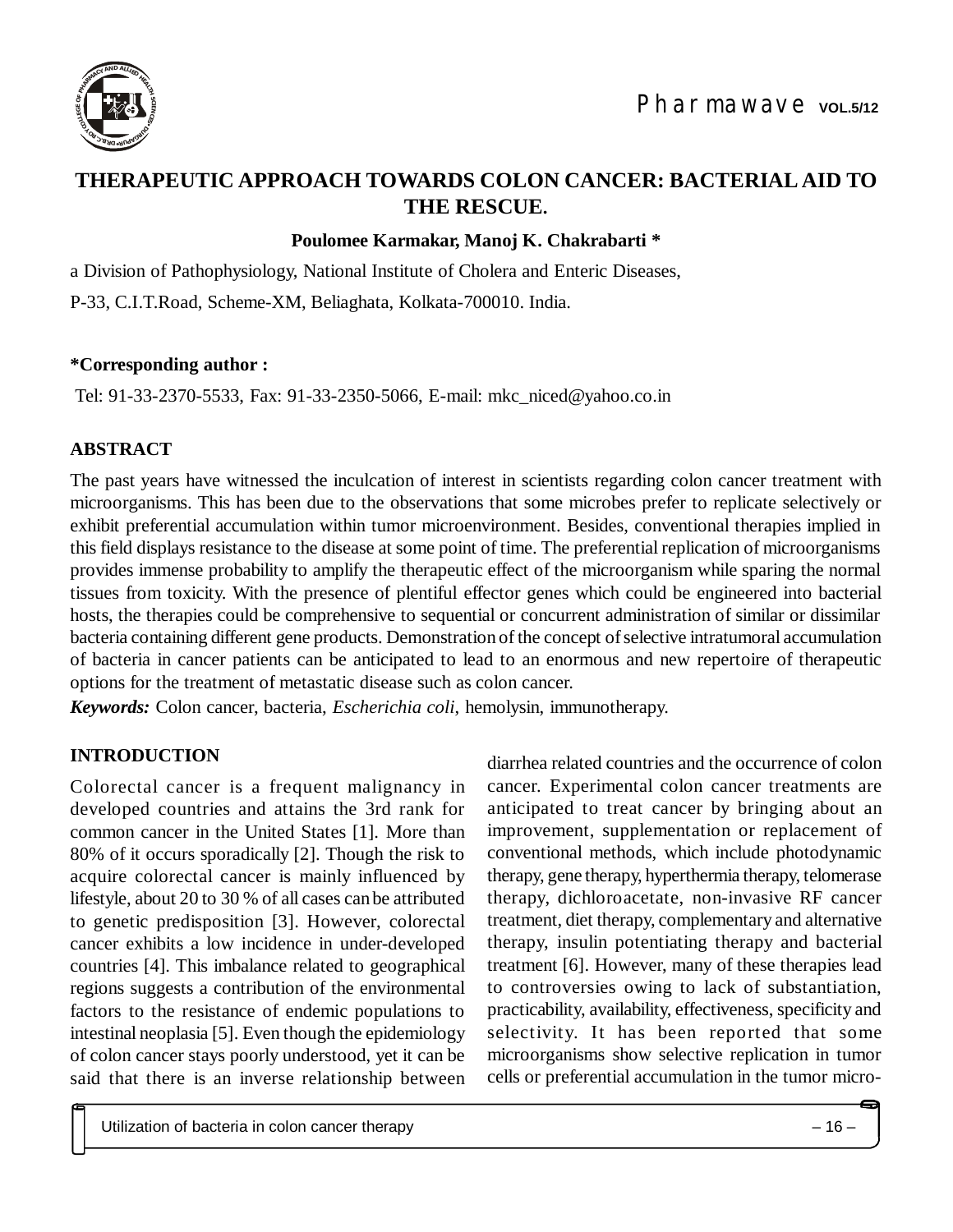



environment which offers a great prospective for cancer therapy. Hence researchers battling colon cancer have found a new means to tackle the problem by using bacteria and its products as effective weapons. This review brings forward the usage of bacteria as a novel therapy for colorectal cancer.

### **BACKGROUND OF BACTERIAL USAGE FOR CANCER THERAPY**

The use of bacteria or their extracts in the treatment of cancer can be traced back to more than hundred years when the American physician William Coley noticed that one of his patients suffering from neck cancer began to recover following an infection with *Streptococcus pyogenes* infection. His assembled thoughts and well-planned ideas gave him the inspiration to use bacteria and their toxins to cure end stage cancers. Problems with the predictability of patient responses made him develop a safer vaccine in the late 1800's which constituted of two killed bacterial species*, S. pyogenes* and *Serratia marcescens* to simulate an infection with the accompanying fever without having the risk of an actual infection [7,8]. The vaccine was extensively used to fruitfully treat sarcomas, carcinomas, lymphomas, melanomas and myelomas. Complete, prolonged regression of advanced malignancy was found in many cases [9]. 'Coley's toxins' which were toxic bacterial derivatives, were also thoroughly investigated for potential anticancer activity [10]. The early success of Coley's toxins gave way to the footholds for current advances in this field. Even in the early years of 1944, the endotoxin of *Serratia marcescens* was shown to be the "hemorrhage-producing factor" which caused tumor regression [11]. Many subsequent reports have displayed the varying efficacy of several detoxified bacterial preparations of LPS [12, 13, 14], with or without any additional components, including some LPS preparation vaccines of *Pseudomonas aeruginosa* [15]. These provided noteworthy persistence of remission and survival in patients with acute

myelogenous leukemia compared to patients not treated with the LPS. All these implementations of past years motivated the scientists for developing efficacious treatment alternatives for colon cancer.

## **BACTERIAL PROPERTIES THAT MAKE THEM SIGNIFICANT THERAPEUTIC ALTERNATIVES**

Bacteria colonize in host cells after binding, in a discerning manner. Some species of bacteria prefer to replicate within tumor cells. Besides, bacteria are motile, which facilitates them to spread throughout the tumor and can aid to target systemic disease. Because of their large genomic size, bacteria can easily express multiple therapeutic transgenes, such as cytokines or pro–drug-converting enzymes, and their spread can be regulated and kept under control with antibiotics if necessary. [16]. It is believed that bacteria have the capability to activate the immune system on entering the host cells and then allow regression of cancer cells. The proliferation of anaerobic bacteria specifically within tumors is a well-proven fact [17, 18, 19]. Coley's observations provided a new ground for the scientists who discovered that certain species of anaerobic bacteria, especially those belonging to the genus *Clostridium*, consume oxygen-poor cancerous tissue and expire when they come into contact with the oxygenated part of the tumor. This makes them safe for the rest of the body parts [20]. These findings lay the foundation of the rationale to utilize bacteria for cancer therapy.

### **ETEC INFECTIONS VS. COLON CANCER**

Enterotoxigenic Escherichia coli (ETEC) produce heatstable enterotoxins (STs), one of the major causes of secretory diarrhea in endemic populations, travelers and animal herds employed for agricultural purposes [21, 22]. These enterotoxins are small peptides of about 19 amino acids and encoded by plasmids. They bind to guanylyl cyclase C (GC-C), particularly expressed in intestinal epithelial cells [23, 24]. Involvement of STs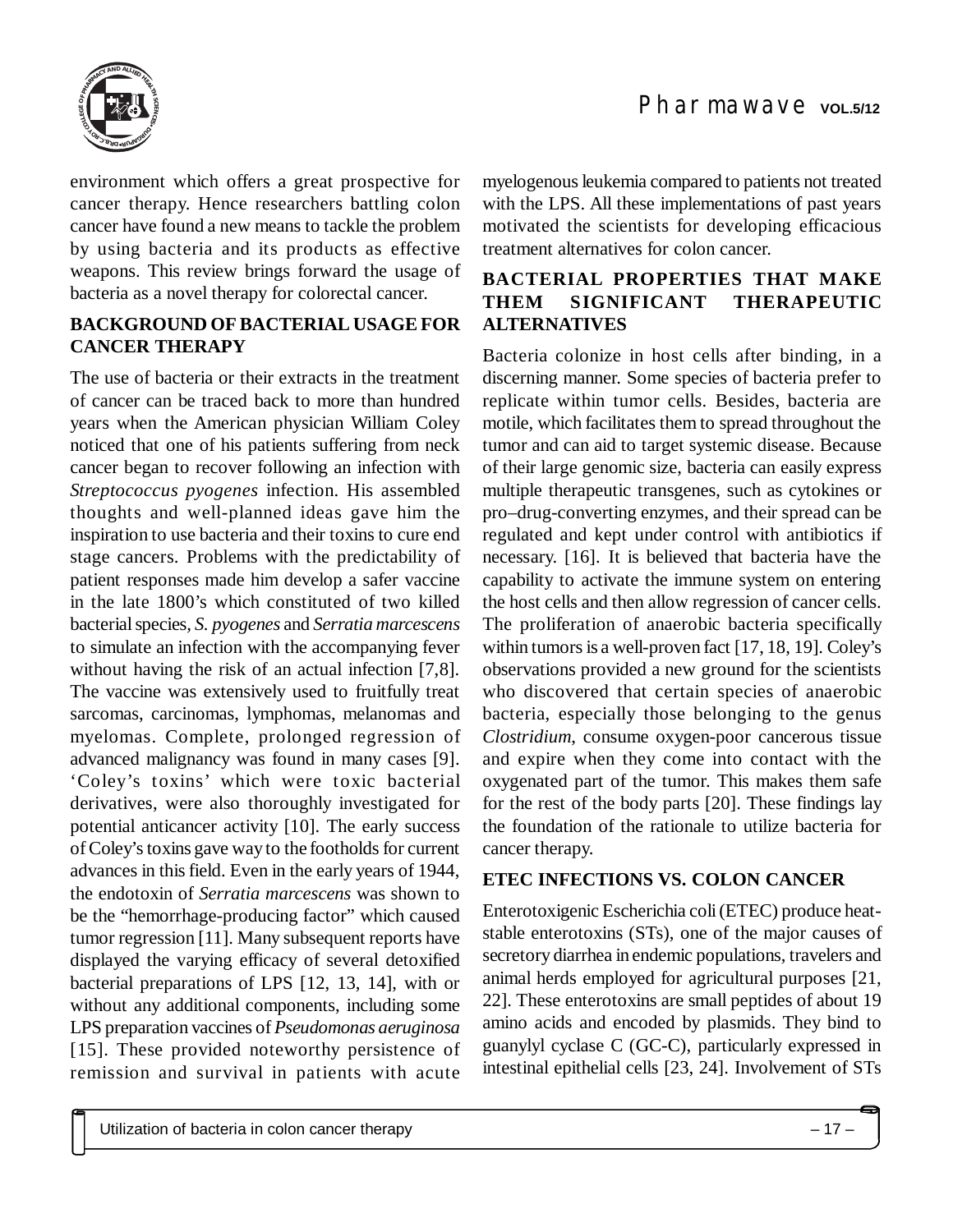

with the extracellular domain of GC-C activates the intracellular catalytic domain thus converting GTP into cGMP [25, 26]. The second messenger cGMP then activates cGMP-dependent protein kinase (PKG) II, the obvious downstream effector for this cyclic nucleotide, which as a consequence, results in secretory diarrhea [25- 27]. By this process, STs show molecular mimicry in which enterotoxigenic bacteria develop a strategy for propagation, thus exploiting the normal intestinal physiology. STs are homologous to the endogenous peptides guanylin and uroguanylin both structurally and functionally [28, 29], mediating autocrine/ paracrine control of intestinal fluid and electrolyte homeostasis [30]. GC-C and its ligands are also associated with the regulation of the balance of proliferation and differentiation along the crypt-tovillus axis in the intestine, apart from volume homeostasis [31]. The expression of endogenous GC-C ligands is generally lost during tumorigenesis. The subsequent loss of signaling represents a key mutational event that leads to neoplastic transformation in the colon [32- 34]. Drawing from these observations, Pitari *et al* [35] demonstrated that a bacterial heat-stable enterotoxin (ST) could suppress colon cancer cell proliferation by a guanylyl cyclase C-mediated signaling cascade. The heat-stable enterotoxin suppressed the proliferation by increasing intracellular cGMP. This effect was mimicked by the cell permeant analog 8-br-cGMP. The antiproliferative effects of the enterotoxin and 8-br-cGMP were reversed by cyclic nucleotide-gated channel inhibitor, as well as by the removal of extracellular Ca2+, or chelation of intracellular Ca2+. In fact, both the enterotoxin and 8 br-cGMP promoted Ca2+ influx and inhibition of DNA synthesis in colon cancer cells. In other studies, it was reported that *E. coli* STa causes IP3 mediated calcium mobilization from intracellular stores and other signaling molecules in COLO-205 colon carcinoma cell line [36, 37], which can be attributed to antiproliferative effect of this toxin on colon carcinoma cells. Besides, it was also evidenced by Saha *et al.*

[38] that E. coli STa inhibits the proliferation of the colonic carcinoma cell line COLO-205 by the PKG-ERK44/42 mediated pathway.

### **ROLE OF HEMOLYSIN IN COLON CANCER**

In a recent study, it has been shown by Chowdhury *et al.* [39] that thermostable direct hemolysin (TDH) secreted by *Vibrio parahaemolyticus* has antiproliferative effect on COLO-205 colon carcinoma cell line. Several studies reveal that TDH induces diarrhea by elevating the intracellular calcium through activation of calcium influx in intestinal epithelial cells [40–42]. It is well known that calcium ion  $(Ca<sup>2</sup>+)$  is a universal secondary messenger and a key player in many cellular signal transduction pathways [43, 44]. A lot of reports have shown that  $Ca<sup>2</sup>$ + plays a crucial role in prevention of colon carcinogenesis [45, 46]. Ca2+ opposes tumorigenesis by restricting proliferation through promotion of E-cadherin expression and inhibition of  $\beta$ - catenin/Tcf-4 signaling [47, 48]. As TDH causes an increase in intracellular calcium level in intestinal epithelial cells through activation of calcium influx from extracellular environment and calcium sensing receptor plays a vital role in influx of extracellular calcium, hence the potential of TDH in the down-regulation of colonic carcinoma cell proliferation (COLO-205) was evaluated. The downregulation occurred mainly through the involvement of E-cadherin- $\beta$ -catenin mediated pathway and the inhibition of cell cycle regulators along with the upregulation

of cell cycle inhibitors.

## **LACTIC ACID PRODUCING BACTERIA AND COLON CANCER**

The lactic acid producing bacteria which are used for fermenting milk and other dairy products have antimutagenic and anti-carcinogenic properties [49-51]. It was found that dietary intake of *Lactobacillus acidophilus* suppressed DMH-induced colon tumors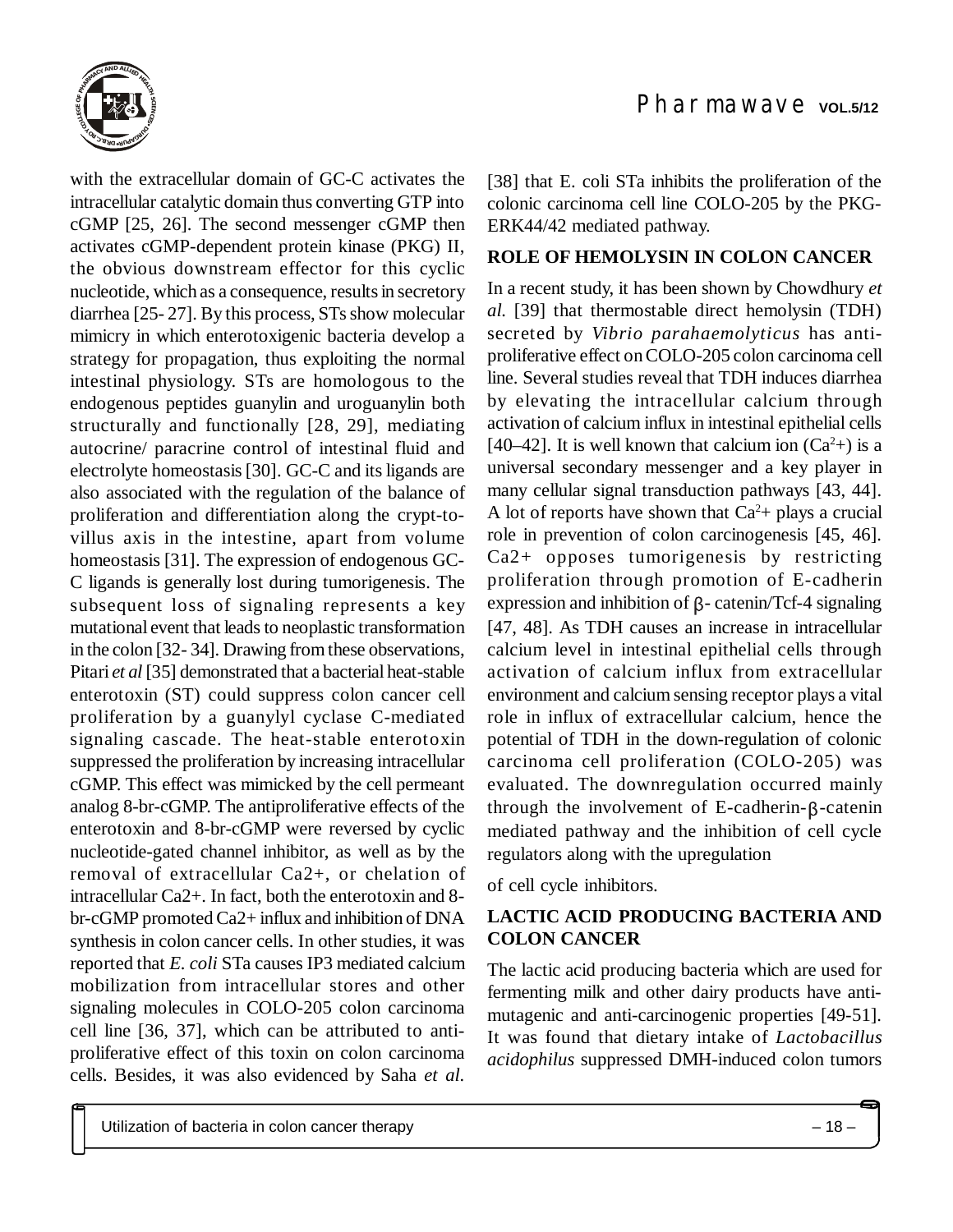

and increased the latency of tumors in rodents [52]. Singh *et al.* [53] investigated the role of *Bifidobacterium longum*, a lactic acid producing enterobacterium, on the cell proliferation of tumors in male F344 rats. Their data demonstrated that dietary administration of lyophilized cultures of *B. longum* resulted in significant suppression of colon tumor incidence, tumor multiplicity and tumor volume. The precise mechanisms by which lactic acid bacteria inhibits colon cancer may be presently unknown. However, such mechanisms might include enhancement of the host's immune response, binding and degradation of potential carcinogens, quantitative and qualitative alterations in the intestinal microflora incriminated in producing putative carcinogens and promoters, formation of antitumorigenic or antimutagenic compounds in the colon, changing the metabolic activities of intestinal microflora, alteration of physicochemical conditions in the colon and affecting the physiology of the host [54].

# **IMMUNOTHERAPY OF COLON CANCER USING BACTERIA**

Immunotherapeutic approach employs the stimulation of immune system to destroy cancer cells. Hence bacteria can be used to enhance the antigenicity of tumor cells [55]. For example, preliminary studies by Hoover *et al.* [56] suggested that active specific immunotherapy (ASI) of colon cancer using autologous tumor cell vaccines had the capacity to improve recurrence-free interval and survival. The vaccine endeavored to stimulate the host's immune defenses against tumor-associated antigens by enhancing the immunogenicity of the patient's own tumor cells with an immunomodulating adjuvant, such as Bacillus Calmette-Guérin (BCG). In 2005, Uyl-de Groot *et al.* [57] conducted a multicenter, randomized controlled phase III clinical trial with Stage II and III colon cancer patients using ASI. Autologous tumor cells were used with the immunomodulating adjuvant Bacillus Calmette-Guérin (BCG) in a vaccine (OncoVAX®). Patients were randomly made to receive either OncoVAX® or no therapy after surgical resection of the primary tumor. Analysis of prognostic benefit with a 5.8 year median follow- up, showed that the beneficial effects of OncoVAX® were statistically significant at all endpoints including recurrence-free interval, overall survival, and recurrence-free survival in Stage II colon cancer patients. Regrettably, no statistically significant prognostic benefits were obtained in Stage III patients. Recently it has been found out that BCG/ CWS has a radiosensitizing effect on colon cancer cells by inducing autophagic cell death. Both *in vitro* and *in vivo* studies have proved that combining BCG/ WCS with ionizing radiation can be used as an effective therapeutic approach [58].

## **USE OF ENGINEERED BACTERIA FOR COLON CANCER THERAPY**

Attenuated bacteria enhance the stimulation of the innate immune system and increase the safety of a vaccine [59]; therefore they may be ideal for the delivery of vaccines. Dang *et al.* [60] used mitomycin C, a chemotherapeutic agent and dolastatin-10, an antivascular agent along with the spores of an attenuated anaerobic bacterium, *Clostridium novyi*, to treat colorectal cancer cells. The rationale behind this combined therapy, also known as combination bacteriolytic therapy or COBALT, was that, while the anaerobic bacteria dwelt in the anaerobic zone of the tumor cores, the antivascular agent (dolastatin-10) would provide an extensive hypoxic area for the growth of bacteria and starve the tumors of oxygen and essential nutrients. The chemotherapeutic agent, mitomycin C, helped to attack the tumor cells in the well-perfused, non-necrotic outside cells of the tumors, leading to their total obliteration [60, 61]. The results of this kind of study were highly impressive. In the absence of the bacteria, but in the presence of mitomycin C and dolastatin-10, the tumors exhibited persistance for a much longer time and showed limited regression, while including the bacteria led to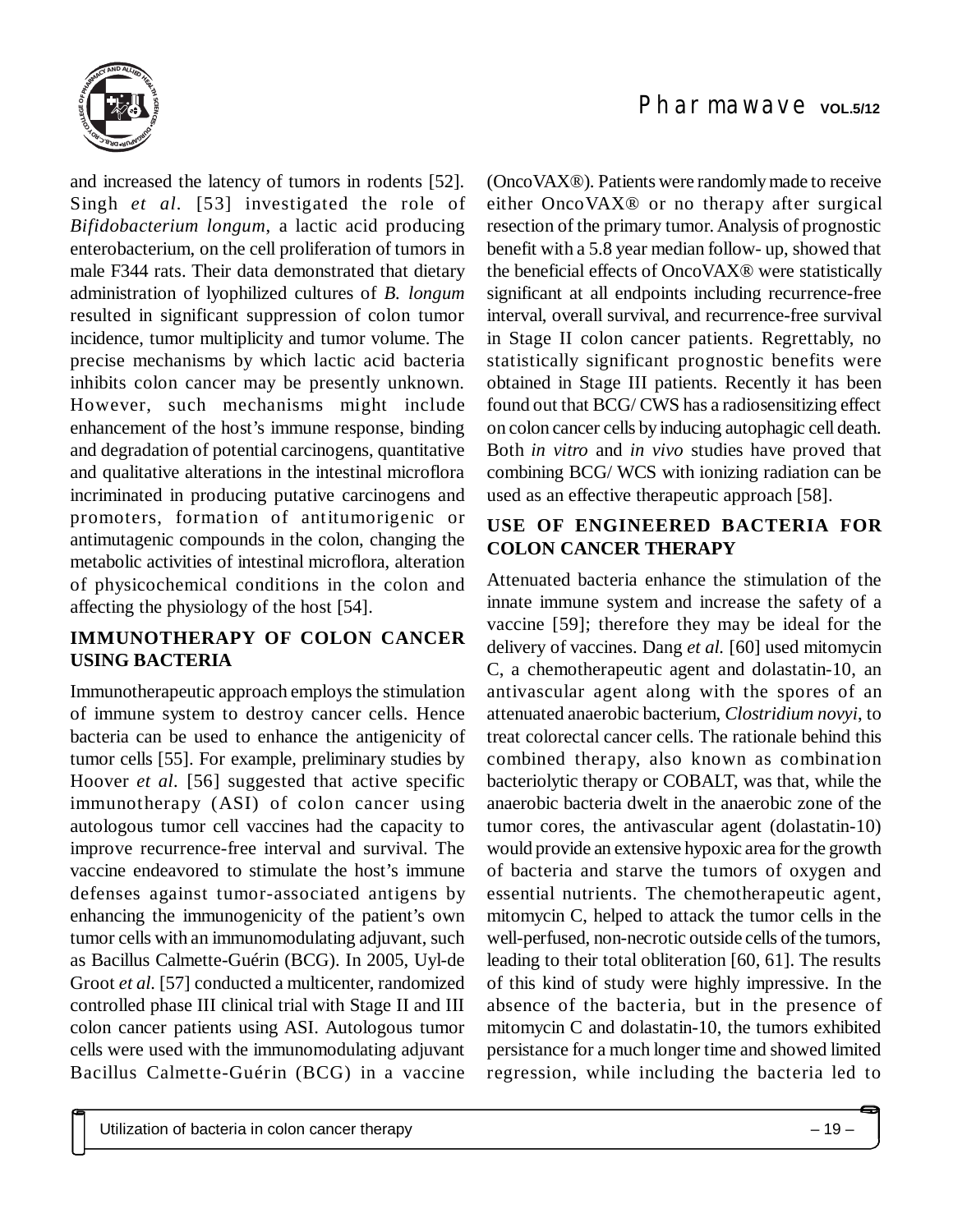

widespread desertion of the tumors within a short stretch of time. In certain cases, complete dissolution of the tumors was evidenced, thus leaving the animals free of tumor. Chou *et al.* [62] showed that vaccination with an attenuated *S. typhimurium* oral DNA vaccine carrying the  $\alpha$ -fetoprotein gene could be a promising stategy to prevent hepatocellular carcinoma and colon cancer. Recently it was reported that live and highly attenuated *Listeria monocytogenes*-based vaccine delays tumor growth in Her2/neu transgenic animals, which supports the future clinical development of this vaccine for the treatment of Her2/neu overexppressing malignancies, such as colorectal and pancreatic cancer [63].

# **DRAWBACKS OF BACTERIAL THERAPY**

The main drawback of using bacteria for cancer therapy is that they are quite toxic in nature and if the toxicity is removed, then it will not be an efficient candidate for cancer treatment. In Dang's work [60] it was seen that even after removal of toxicity in attenuated *Clostridium novyi*, the mortality of mice was around 45%. Besides, bacteria do not seem to devour the whole of the malignant tissue which requires the usage of chemotherapy along with bacterial therapy. In case of using attenuated bacteria the main problem is the inaccessibility because it demands intratumoral injection [64]. Then there is also the probability of DNA mutation which may cause loss of functionality or overstated infection in the tumor area. Hence there is a necessity to go through the present problems and pave a path for better development measures which can employ bacteria for cancer therapy.

# **CONCLUSION**

Recent research has uncovered a great deal of information in using bacteria for the cure of colon cancer. Factors which suggest a protective role of a bacterial species include: (1) colonization lowers the risk of a certain cancer; (2) introduction of the bacteria or its toxins cures colon cancer. Successful treatment for cancers was reported by Dr. Coley and others one hundred years ago. His approach of using killed bacterial vaccines was astonishingly very effective in some patients even in the latest stages of cancer. Dr. Coley believed that the human immune system had the power to cure cancers if properly stimulated. Today, some investigators see eye to eye with his belief and have designed new treatment technologies that stimulate the immune system to identify and target the lesion. Live, attenuated bacteria as antitumor agents and vectors for gene directed enzyme prodrug therapy have come up as potential strategies for colon cancer cure. Investigation is being carried out using chimeric toxins as future toxin-based anticancer therapies. These studies have reported successful treatment of certain cancers and prevention of recurrences. The continued exploration in this field will be able to bring research closer to the prevention, early diagnosis and justly efficient treatment of this bane of mankind.

# **REFERENCES**

- [1] P. Boyle, M. Elena Leo, Epidemiology of colorectal cancer, Br. Med. Bull. 64 (2002) 1-25.
- [2] M.M. Huycke, H.R. Gaskins, Commensal bacteria, redox stress,and colorectal cancer: mechanisms and models, Exp. Biol. Med. 229 (2004) 586-97.
- [3] W.M. Grady, Genetic testing for high-risk colon cancer patients, Gastroenterology 124 (2003) 1574-94.
- [4] E.T. Hawk, P.J. Limburg, J.L. Viner, Epidemiology and prevention of colorectal cancer, Surg. Clin. North. Am. 82 (2002) 905– 941.
- [5] Centers for Disease Control and Prevention, Health Information for International Travel 1999– 2000 (Department of Health and Human Services, Atlanta) (2001).
- [6] R.K. Jain, New approaches for the treatment of cancer, Adv. Drug Delivery Rev. 46 (2001) 149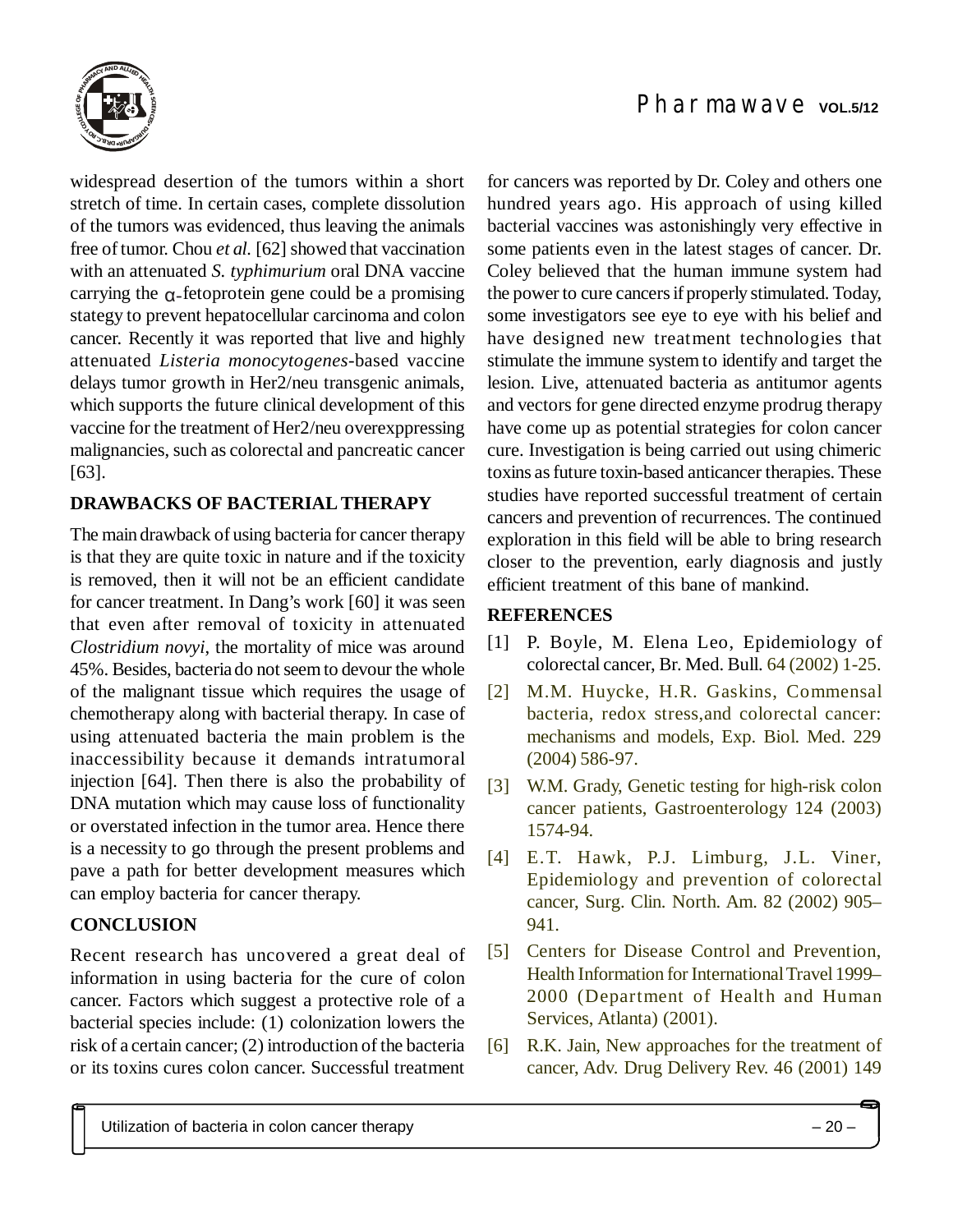

168.

- [7] M.A. Richardson, T. Ramirez, N.C .Russell, L.A. Moye, Coley toxins immunotherapy: a retrospective review, Altern. Ther. Health Med. 5 (1999) 42-47.
- [8] L.R. Zacharski, V.P. Sukhatme, Coley's toxin revisited: immunotherapy or plasminogen activator therapy of cancer? J. Thromb. Haem. 3 (2005) 424.
- [9] S.A. Hoption Cann, J.P. van Netten, C. van Netten, Dr. William Coley and tumour regression: a place in history or in the future, Postgrad. Med. J. 79 (2003) 672-680.
- [10] H.C. Nauts, McLaren, Coley's toxins-the first century, Adv. Exp. Med. Bio. 267 (1990) 483- 500.
- [11] M. J. Shear, A. Perrault, Chemical treatment of tumors. IX: Reaction of mice with primary subcutaneous tumors to injection of the hemorrhage-producing bacteria polysaccharide, J. Natl. Cancer Inst. 4 (1944) 461– 476.
- [12] I. Parr, E. Wheeler, P. Alexander, Similarities of the antitumor actions of endotoxin, lipid A and double stranded RNA, Br. J. Cancer 27 (1973) 370–389.
- [13] E. E. Ribi, D. L. Granger, K. C. Millner, S. M. Strain, Tumor regression caused by endotoxins and mycobacterial fractions, J. Natl. Cancer Inst. 55 (1975) 1253–1257.
- [14] H. R. Strausser, L. A. Bober, Inhibition of tumor growth and survival of aged mice inoculated with Moloney tumor transplants and treated with endotoxin, Cancer Res. 32 (1972) 2156–2159.
- [15] B. D.Clarkson, M. D. Dowling, T. S. Gee, I. B. Cunningham, A. H. Burchenal, Treatment of acute leukemia in adults, Cancer 36 (1975) 775– 795.
- [16] H. Nauts, G. Fowler, F. Bogatko, A review of the influence of bacterial infection and of bacterial products (Coley's toxins) on malignant tumors in man, Acta Medica Scandinavica 276 (1953) 1-103.
- [17] L. H. Dang, C. Bettegowda, D. L. Huso, K. W. Kinzler, B. Vogelstein, Combination bacteriolytic therapy for the treatment of experimental tumors, Proc. Natl. Acad. Sci. USA 98 (2001) 15155– 15160.
- [18] J. M. Pawelek, K. B. Low, D. Bermudes, Tumortargeted Salmonella as a novel anticancer vector, Cancer Res. 57 (1997) 4537–4544.
- [19] M. Sznol, S. L. Lin, D. Bermudes, L.M. Zheng, I. King, Use of preferentially-replicating bacteria for the treatment of cancer, J. Clin. Investig. 105 (2000) 1027–1030.
- [20] R.A. Malmgren, C.C. Flanigan, Localization of the vegetative form of *Clostridium tetani* in mouse tumors following intravenous spore administration, Cancer Res. 15 (1955) 473-478.
- [21] A. Guarino, M. Cohen, M. Thompson, K. Dharmsathaphorn, R. Giannella, T84 cell receptor binding and guanyl cyclase activation by Escherichia coli heat-stable toxin, Am. J. Physiol. 253 (1987 ) G775-80.
- [22] R.A. Giannella, Escherichia coli heat-stable enterotoxins, guanylins, and their receptors: what are they and what do they do? J. Lab. Clin. Med. 125 (1995) 173-81.
- [23] S. Schulz, C. K. Green, P. S. Yuen, D. L. Garbers, Guanylyl cylase is a heat-stable enterotoxin receptor, Cell. 63 (1990) 941–8.
- [24] S. L. Carrithers, M. T. Barber, S. Biswas, S. J. Parkinson, P. K. Park, S. D. Goldstein, S. A. Waldman, Guanylyl cyclase C is a selective marker for metastatic colorectal tumors in human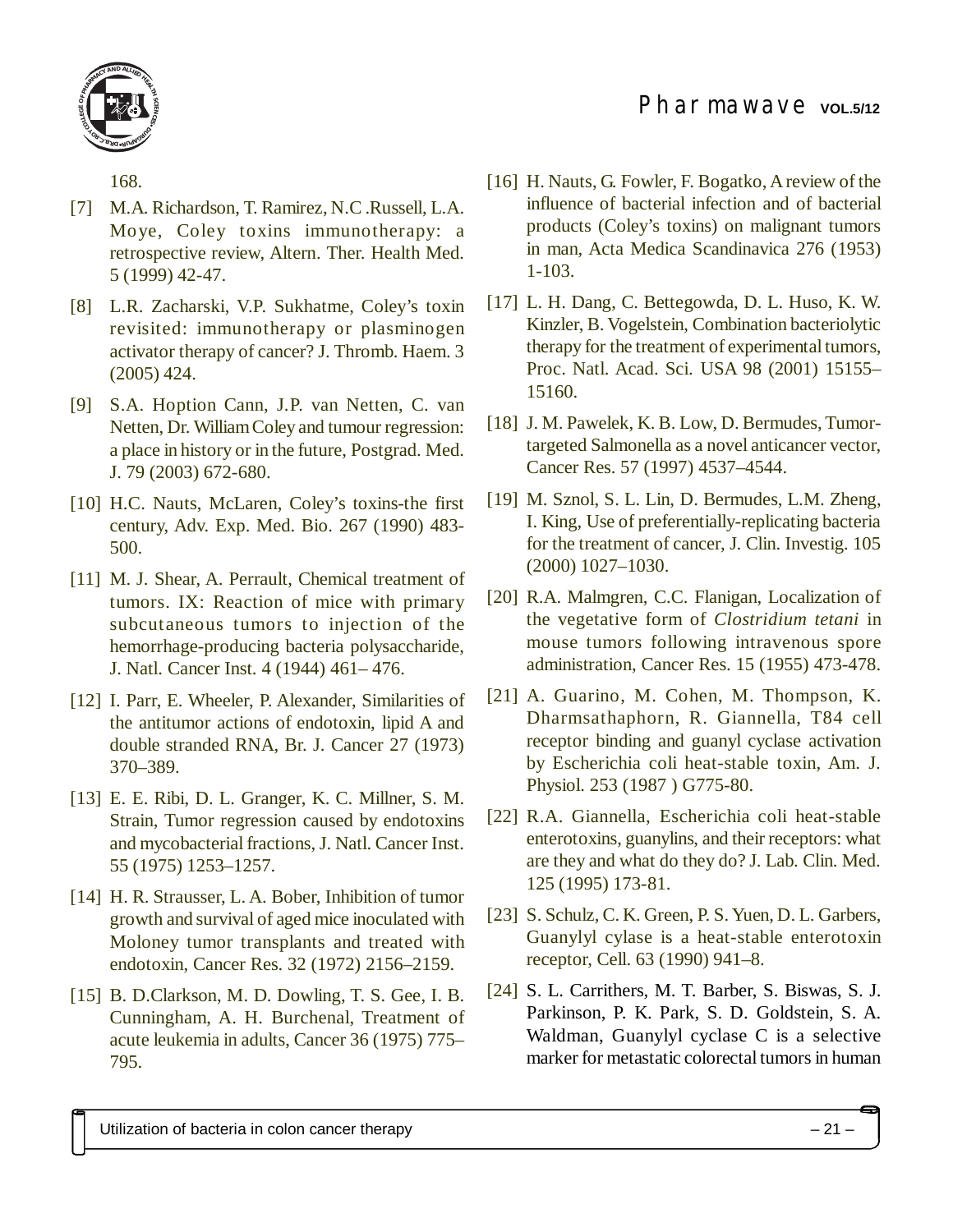

extraintestinal tissues, Proc. Natl. Acad. Sci. USA 93 (1996) 14827–14832.

- [25] S. J. Parkinson, A. E. Alekseev, L. A. Gomez, F. Wagner, A. Terzic, S. A. Waldman, Interruption of Escherichia coli Heat-stable Enterotoxininduced Guanylyl Cyclase Signaling and Associated Chloride Current in Human Intestinal Cells by 2-Chloroadenosine, J. Biol. Chem. 272 (1997) 754–758.
- [26] W. Zhang, I. Mannan, S. Schulz, S. J. Parkinson, A. E. Alekseev, L. A. Gomez, A. Terzic, S.A. Waldman, Interruption of transmembrane signaling as a novel antisecretory strategy to treat enterotoxigenic diarrhea, FASEB J. 13 (1999) 913–922.
- [27] A.B. Vaandrager, S. Schulz, H.R. De Jonge, D.L. Garbers, Guanylyl cyclase C is an Nlinked glycoprotein receptor that accounts for multiple heat-stable enterotoxin-binding proteins in the intestine, J Biol Chem. 268(1993.) 2174-9.
- [28] M. G. Currie, K. F. Fok, J. Kato, R. J. Moore, F. K. Hamra, K. L. Duffin, C. E. Smith, Guanylin: an endogenous activator of intestinal guanylate cyclase, Proc. Natl. Acad. Sci. USA 89 (1992) 947–951.
- [29] F. K. Hamra, L. R. Forte, S. L. Eber, N. V. Pidhorodeckyj, W. J.Krause, R. H. Freeman, D. T. Chin, J. A. Tompkins, K. F. Fok, C. E. Smith,*et al.* Uroguanylin: structure and activity of a second endogenous peptide that stimulates intestinal guanylate cyclase, Proc. Natl. Acad. Sci. USA 90 (1993) 10464–10468.
- [30] L. R. Forte, Guanylin regulatory peptides: structures, biological activities mediated by cyclic GMP and pathobiology, Regul. Pept. 81(1999) 25–39.
- [31] G.M. Pitari, L.V. Zingman, D.M. Hodgson, A.E. Alekseev, S. Kzerounian, M. Bienengraeber, G. Hajnoczky, A. Terzic, S.A. Waldman, Bacterial enterotoxins are associated with resistance to colon cancer, PNAS 100 (2003) 2695–2699.
- [32] M. B. Cohen, J. A. Hawkins, D. P. Witte, Guanylin mRNA expression in human intestine and colorectal adenocarcinoma, Lab. Invest. 78 (1998) 101–108.
- [33] D. A. Notterman, U. Alon, A. J. Sierk, A. J. Levine, Transcriptional gene expression profiles of colorectal adenoma, adenocarcinoma and normal tissue examined by oligonucleotide arrays, Cancer Res. 61 (2001) 3124–3130.
- [34] K. Birkenkamp-Demtroder, L. Lotte Christensen, S. Harder Olesen, C. M. Frederiksen, P. Laiho, L. A. Aaltonen, S. Laurberg, F. B. Sorensen, R. Hagemann, T. F. Orntoft, Gene expression in colorectal cancer, Cancer Res. 62 (2002) 4352– 4363.
- [35] G.M. Pitari, L.V. Zingman, D.M. Hodgson, A.E. Alekseev, S. Kzerounian, M. Bienengraeber, G. Hajnoczky, A. Terzic, S.A. Waldman, Bacterial enterotoxins are associated with resistance to colon cancer, PNAS 100 (2003) 2695–2699.
- [36] J. Bhattacharya, M.K. Chakrabarti, Rise of intracellular free calcium levels with activation of inositol triphosphate in a human colonic carcinoma cell line (COLO 205) by heat-stable enterotoxin of *Escherichia coli,* Biochim. Biophys. Acta, 1403 (1998) 1–4.
- [37] N. Mahata, D. Pore, A. Pal, M.K. Chakrabarti, Reorganization of cytoskeletal proteins by Escherichia coli heat-stable enterotoxin (STa) mediated signaling cascade, Biochim. Biophys. Acta, 1800 (2010) 591–48.
- [38] S. Saha, P. Chowdhury, A. Pal, M. K. Chakrabarti,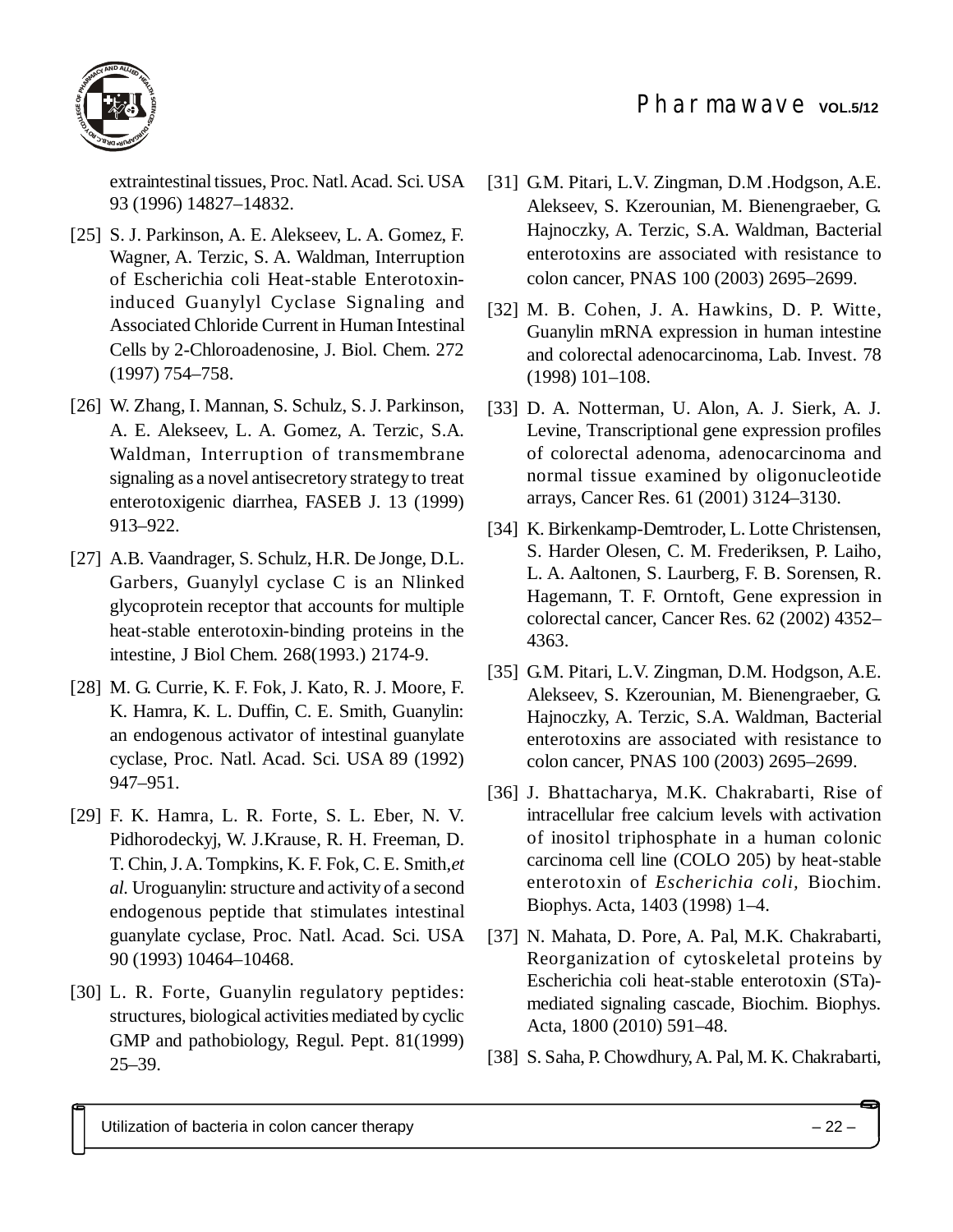

Downregulation of human colon carcinoma cell (COLO-205) proliferation through PKG-MAP kinase mediated signaling cascade by E. coli heat stable enterotoxin (STa), a potent anti-angiogenic and anti-metastatic molecule, J. Appl. Toxicol. 28 (2008) 475–483.

- [39] P. Chowdhury, D. Pore, N. Mahata, P. Karmakar, A. Pal, M.K. Chakrabarti, Thermostable Direct Hemolysin Downregulates Human Colon Carcinoma Cell Proliferation with the Involvementof E-Cadherin, and ²-Catenin/Tcf-4 Signaling. PLoS ONE 6 (2011) e20098.
- [40] A. Fabbri, L. Falzano, C. Frank, G. Donelli, P. Matarrese, F. Raimondi, A. Fasano, C. Fiorentini, *Vibrio parahaemolyticus* thermostable direct hemolysin modulates cytoskeletal organization and calcium homeostasis in intestinal cultured cells. Infect. Immun. 67 (1999) 1139–1148.
- [41] T. Honda, Y. Ni, T. Miwatani, T. Adachi, J. Kim, The thermostable direct hemolysin of *Vibrio parahaemolyticus* is a pore-forming toxin, Can. J. Microbiol. 38 (1992) 1175–1180.
- [42] F. Raimondi, J.P. Kao, C. Fiorentini, A. Fabbri, G. Donelli, N. Gasparini, A. Rubino, A. Fasano, Enterotoxicity and cytotoxicity of *Vibrio parahaemolyticus* thermostable direct hemolysin in *in vitro* systems. Infect. Immun. 68 (2000) 3180–3185.
- [43] M.J. Berridge, P. Lipp, M.D. Bootman, The versatility and universatility of calcium signaling, Nat Rev Mol Cell Biol 1(2000) 11–21.
- [44] D.E. Clapham, Calcium signaling., Cell 80 (1995) 259–268.
- [45] M. Lipkin, Preclinical and early human studies of calcium and colon cancer prevention, Ann. N.

Y. Acad. Sci. 889 (1999) 120–127.

- [46] M.J. Wargovich, A. Jimenez, K. McKee, V.E. Steele, M. Velasco, *et al.*, Efficacy of potential chemopreventive agents on rat colon aberrant crypt formation and progression, Carcinogenesis 21 (2000) 1149–1155.
- [47] S. Chakrabarty, V. Radjendirane, H. Appelman, J. Varani, Extracellular calcium and calcium sensing receptor function in human colon arcinomas: promotion of E-cadherin expression and suppression of b-catenin/TCF activation, Cancer Res. 63 (2003) 67–71.
- [48] J.F. Whitfield, Calcium, calcium-sensing receptor and colon cancer, Cancer Letters 275 (2009) 9– 16.
- [49] A.R. Bodana, D.R. Rao, Antimutagenic activity of milk fermented by *Streptococcus thermophilus* and *Lactobacillus bulgaricus*, J. Dairy Sci. 73 (1990) 3379–3384.
- [50] H.W. Renner, R. Munzner, The possible role of probiotics as ornithine decarboxylase activity and favorable prognosis in human dietary antimutagens, Mutat. Res. 262 (1991) 239– 245.
- [51] A. Lidbeck, C.E. Nord, J.A. Gustafsson, J. Rafter, Lactobacilli anticarcinogenic activities and human intestinal microflora, Eur. J. Cancer Prevent. 1 (1992) 341–353.
- [52] B.R. Goldin, S.L. Gorbach, Effect of *Lactobacillus acidophilus* dietary supplements on 1,2- dimethylhydrazine dihydrochloride-induced intestinal cancer in rats, J. Natl Cancer Inst. 64 (1980) 263–265.
- [53] J. Singh, A. Rivenson, M. Tomita, S. Shimamura, N. Ishibashi, B.S. Reddy, *Bifidobacterium longum*, a lactic acid-producing intestinal bacterium inhibits colon cancer and modulates